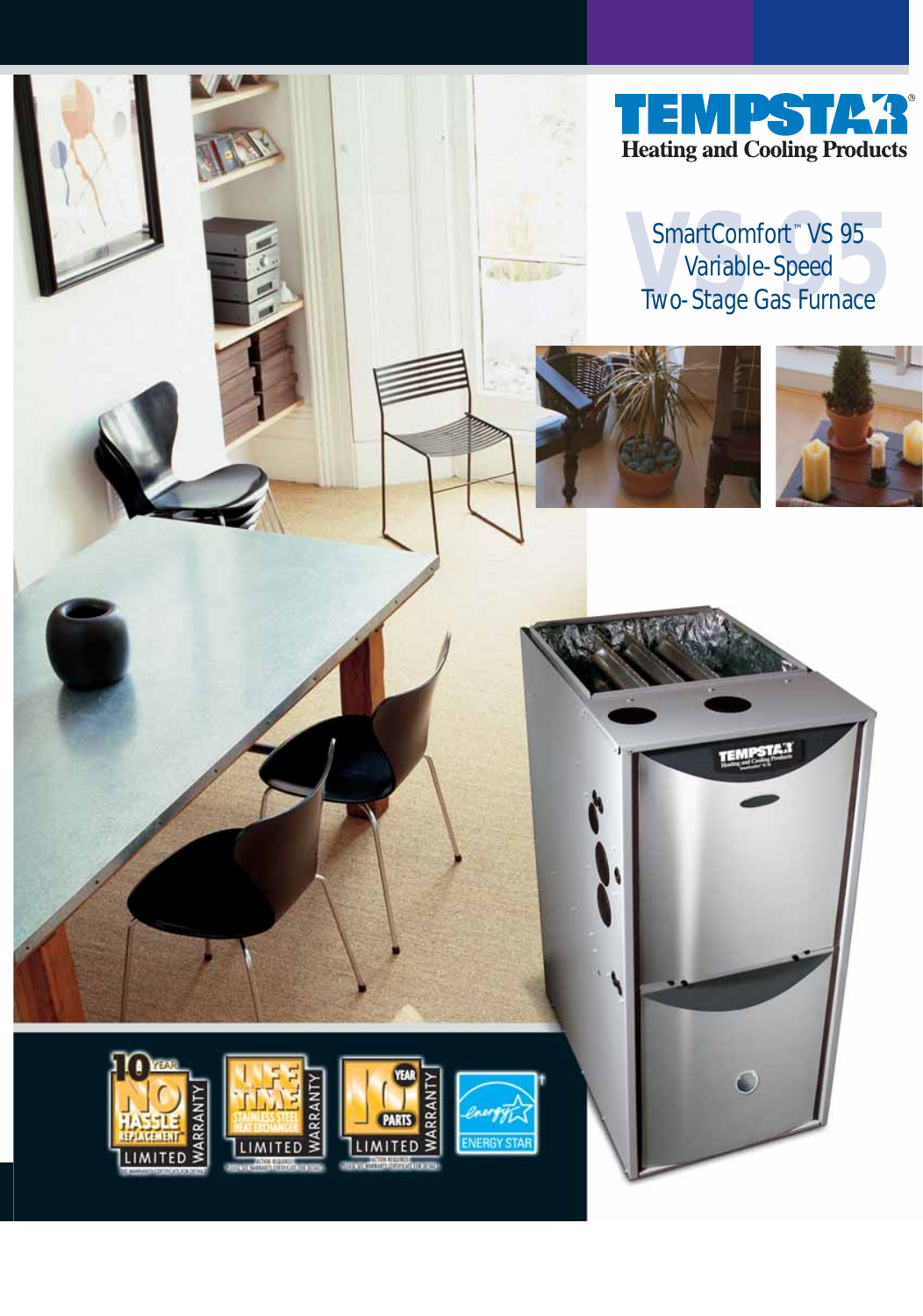## **The Tempstar® SmartComfort™ VS 95 Variable-Speed Two-Stage Gas Furnace**

**Tempstar® professionals take pride in bringing you the latest technology in home comfort, with the goal of surpassing your expectations in energy efficiency and dependability. From engineering and design to industry-leading warranties, we are dedicated to always delivering quality you can feel.**

**1**

**2**

**3**

**4**

**5**



### Consistent Comfort

Unlike single-stage furnaces—which heat up fast and shut down fast, going from too hot to too cold—the Tempstar® SmartComfort™ VS 95 delivers consistent heat and overall comfort. The two-stage system operates at low heat most of the time and automatically modulates to higher heat production if the temperature drops. Run the high efficiency fan continuously to improve indoor air quality. The variablespeed motor can also help increase comfort by maximizing moisture removal<sup>1</sup> during cooling (air conditioner) operation. *¶ Used with a humidity-sensing thermostat or dehumidistat.*



**2**

**3**

**4**

**5**

**Reliable** Direct Hot Surface Ignition System features an advanced silicon nitride igniter for greater reliability.

**Durable** RPJ® III primary heat exchanger has a ripple-edged design that forces more heat to the outside surface for higher efficiencies. Made of corrosion-resistant, weld-free stainless steel.

**Heating On Demand** Two-stage redundant gas valve, two-speed induced draft blower assembly, and variable-speed motor modulate up smoothly when more heat is needed.

**Quiet** Variable-speed circulation blower motor is prelubricated, dynamically balanced and resilient mounted to reduce vibration and noise.

**System Monitoring** State-of-the-art electronic controls monitor system operation for faster, easier system diagnostics.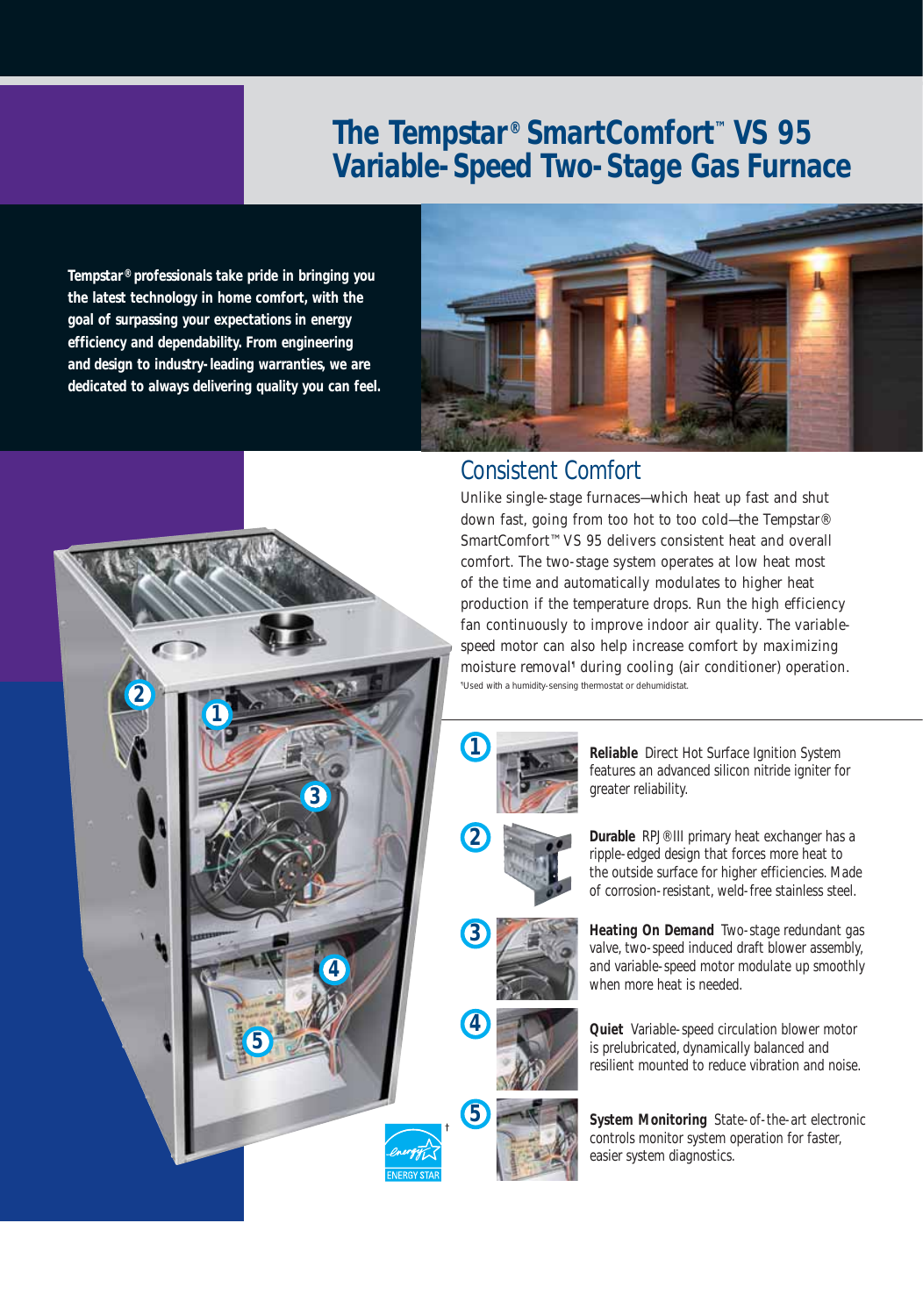

#### Add Up The Savings

The SmartComfort VS 95 represents one of the smartest choices for efficiency. The outstanding rating of 95% AFUE‡ means you're rewarded

with savings on your utility costs, month after month, especially when compared to older, less efficient furnaces. At lower speeds, the variable-speed motor also adds savings on electrical power. *‡ AFUE stands for Annual Fuel Utilization Efficiency.*

# Higher AFUE Equals Greater Energy Savings<br>sayings



64 AFUE 70 AFUE 80 AFUE 90 AFUE 92 AFUE 95 AFUE 60 AFUE *Percentage based on national averages; may vary according to efficiency of current unit and installation.*

## We Build It For The Long Term

From quality materials to detailed workmanship, the SmartComfort VS 95 is made for years of peak performance. The RPJ® III primary heat exchanger uses a patented process that replaces welds and potential weld problems—with an industrial crimping design. The result is a truly superior heat exchanger. Also, the unit's unique, solid stainless steel door construction enhances the thermal-lined cabinet and minimizes operating sounds.



PARTS LIMITED<sup>≤</sup>

E

## Get Top-Of-The-Line Warranties

Every Tempstar unit is backed by exceptional warranties, including our No Hassle Replacement™ limited warranty\*, which gives you a replacement unit if the heat exchanger should fail within the first ten years. You also get up to a 10 year§ parts limited warranty\* and a lifetime limited warranty\* on the stainless steel heat exchanger. And don't forget to ask your dealer about HELP® extended service agreements for additional worry-free protection for parts

and labor coverage.

*\*See published warranty for complete details. To learn more about all of these limited warranties, including the No Hassle Replacement limited warranty, go to Tempstar.com.*

*§ Subject to conditions. Ten year warranty requires timely registration. See detailed additional information on back page and Warranty Certificate at Tempstar.com for complete details.*

## **Complete Line. Complete Comfort.**

#### **a HUMIDIFIER**

enhances comfort by reducing dryness in the air.

#### **b AIR CLEANER**  filters out many indoor air pollutants so the air in your

home is cleaner.

**c SET-BACK THERMOSTAT**  allows you to customize heating and cooling levels and also save energy.

#### **d FURNACE**

is designed for maximum comfort and high efficiency and built rugged for years of operation.

- **AIR CONDITIONER e** keeps your home cool and comfortable while saving on energy.
- **EVAPORATOR/ f INDOOR COIL** matches your Tempstar air conditioner and furnace to ensure great performance.
- **UV LIGHTS g** help prevent the growth of mold spores on the coils.